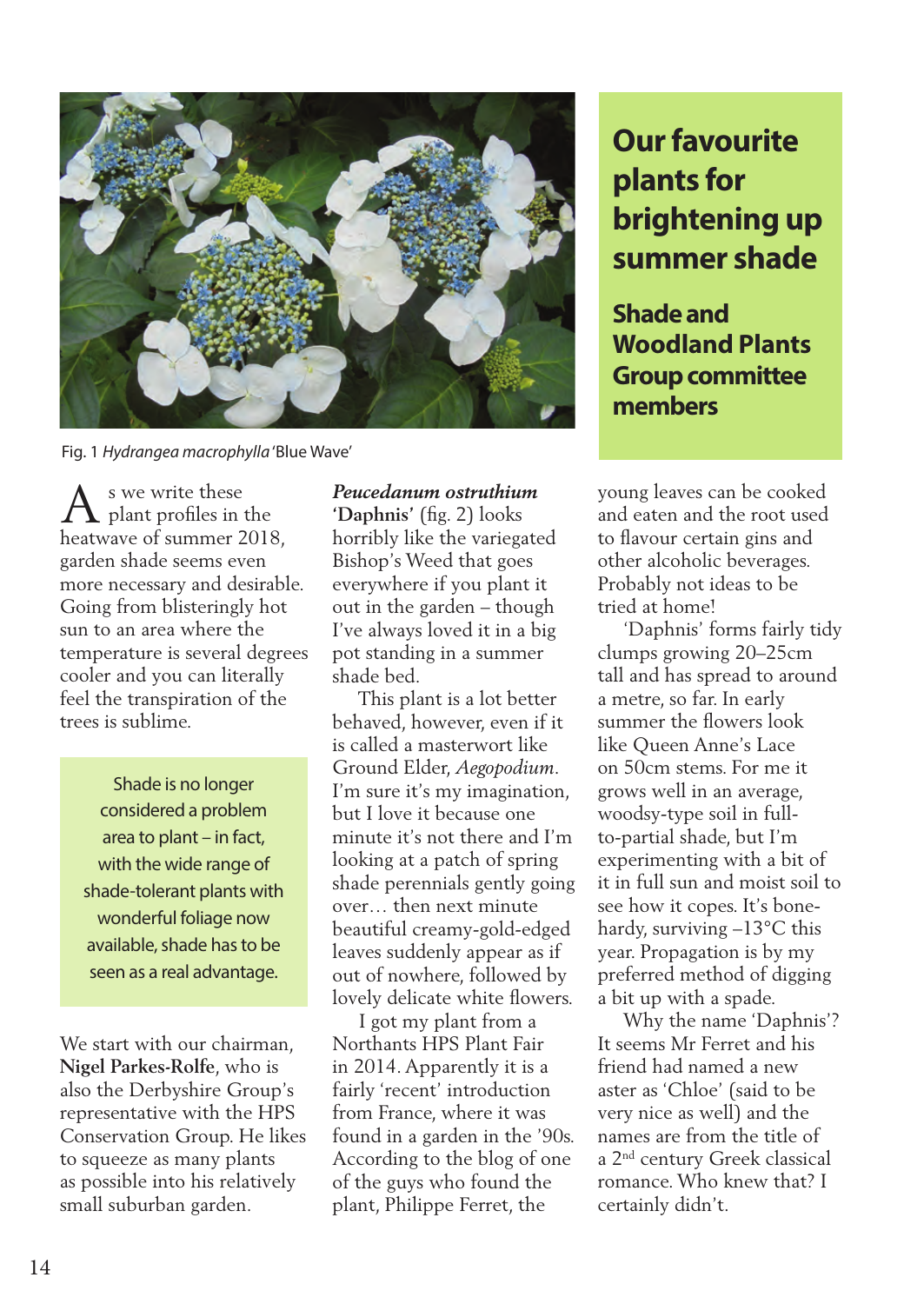I am always so pleased to see *Cypripedium parviflorum* (fig. 3) come back each year because the first year after planting it didn't come back at all. Every year since it has steadily increased in size, along with my appreciation of it. I know it's not meant to be the most difficult orchid to grow in the garden but it's the sheer size (7x7cm) and beauty of the flowers that really do it for me.

 I have looked at photos of *C. parviflorum* online and mine doesn't always seem to match, so I suppose it could be a hybrid; but I don't really care. It's a North American species and even their botanists say it is extremely variable but that it's broadly similar to the British and European natives.

 I purchased the plant at a 2013 Plant Heritage Spring Plant Fair at Felley Priory in Nottinghamshire. It was in an 8cm pot with one stem showing. The seller had split the plant from one in her own garden, it was the only one on the stall and she wanted a very reasonable £5, so it had to be worth a try. The only advice she gave me was to make sure it had good drainage.

 I've said that this orchid was easy, but perhaps I just need to qualify that a bit. When I first planted it in the dappled shade of a silver birch I was careful to mix a lot of bark and grit into my acid-side-of-neutral clay soil. I also sat the plant on 5cm of grit. I left it unprotected the following winter and it didn't reappear until two springs later. With that in mind, I now mulch and cover it from December to February using a big plastic dome cloche sat on a metal Peony support frame. Not wildly attractive, I accept, but it seems to do the job and saves the dog flattening it while chasing pigeons!

 There are now eight flowering stems on my plant. Here in Derbyshire their noses first show in April, it finally flowers in late May and just about lasts until July.

 *Dactylorhiza foliosa* **x** *saccifera* (fig. 4) Dear reader, while I have still got your attention, please can I seek a bit of your expertise? I was asked to recommend two plants but I would really like some feedback on this one – there seems to be very little information on it.

 Again it's a plant I love and it grows really well for me, as you can see. However, is this a case of 'nice plant, shame about the virus' or are the leaves meant to look like this?

 I purchased it at an AGS Show in April 2015; it didn't have yellow marks initially, they appeared later that year. Looking online I see there are two dactylorhizas with similar yellow leaf markings and they are being sold as 'Aurea' or 'Variegata'.

 Can anyone help me, please?



Fig. 2 *Peucedanum ostruthium*  'Daphnis'



Fig. 3 *Cypripedium parviflorum* 



Fig. 4 *Dactylorhiza foliosa* x *saccifera*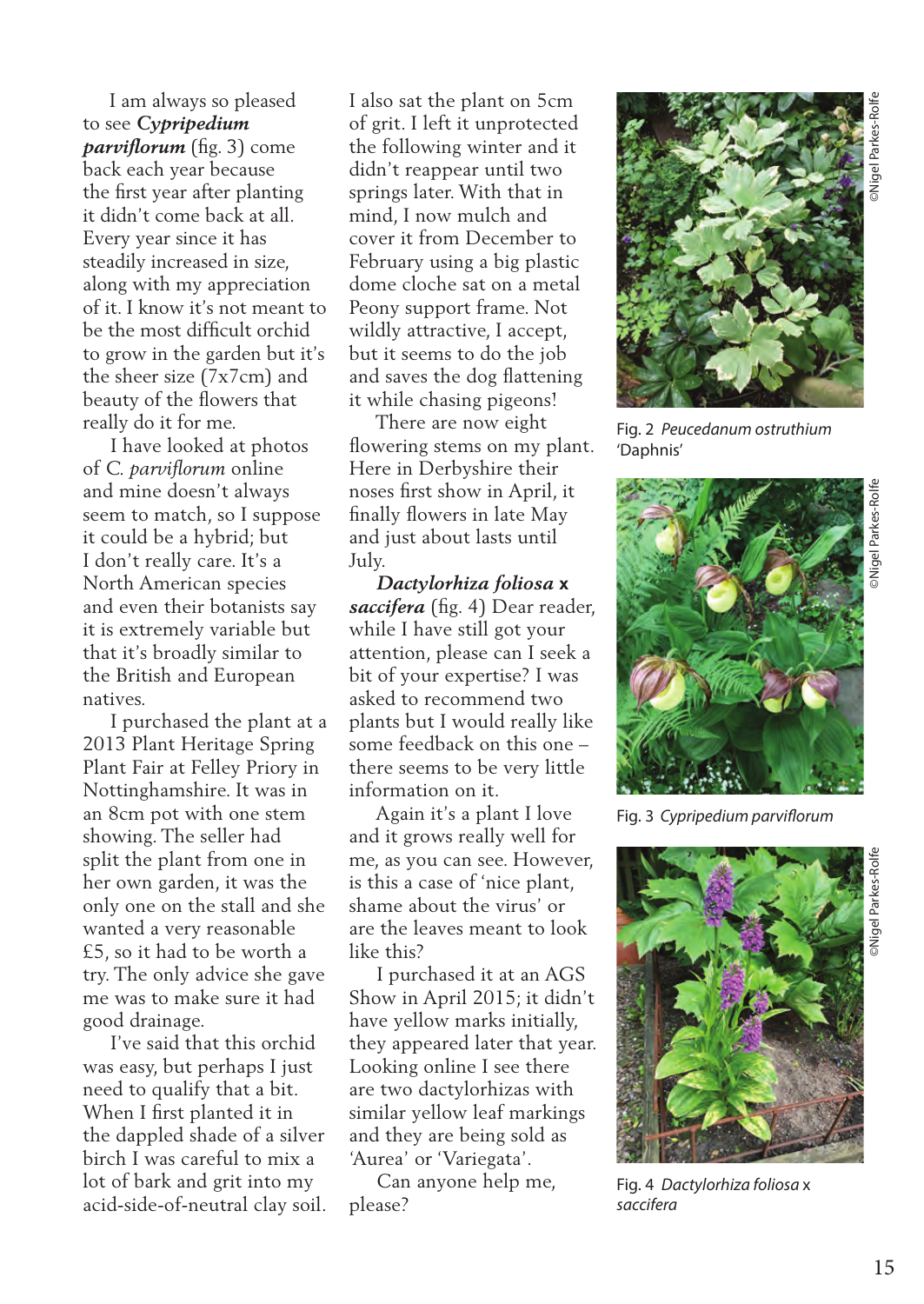

Fig. 5 *Disporum* aff. *cantoniense* ex Guizhou 'Leigong Chocolate'

 **Sue Lander**, vice chairman of the Group, has for once experienced moist shade this spring.

 *Disporum* ('di' meaning two and 'spora' meaning seed) are otherwise known as Fairy Bells. They are one of my favourite perennials for adding height and grace to my shady plantings. In the *Colchicaceae* family there are around 20 species which come from a huge area from northern India to Japan, south to Indonesia and north into the Russian Far East. The North American species have now been reclassified in the genus Prosartes.

 Disporums are rhizomatous, have deeply veined foliage, bell-like flowers and attractive berries in the autumn. They are easy to grow, even in dry shade once established – I have recently

read of them being planted underneath a Norway spruce! I grow several forms in neutral, woodsy-but-welldrained soil in part shade. According to the books they are evergreen in milder climates, relatively disease free and scented. The flowers are usually greeny-yellow but recently different flower colours have been discovered.

 Unfortunately I no longer have the name of my first acquisition – when I was new to gardening, keeping the label or logging the name wasn't important, but of course it's now highly relevant to identify and be able to recommend a plant. Arising from a golden, jagged-leaved petasites, the *Disporum* attains a height of over a metre with bamboolike stems that emerge like asparagus spears in late

spring, topped with terminal bell-like flowers.

 *D. longistylum* 'Night Heron', from the famous Heronswood Nursery, originated in China and was selected by Dan Hinkley for its wonderfully sinister dark-hued stems that remain throughout the winter. A classy plant. *D. cantoniense* 'Blueberry Bere' was found at altitude in Manipur, northeast India. It's an exciting new colour break having plummy-pink/lilac flowers. *D. longistylum* 'Green Giant' was discovered by Dan Hinkley in Sichuan province; its stems emerge pink, white and green and mature into green, growing to 120cm. But my favourite has to be *D*. aff. *cantoniense* ex Guizhou, collected in 2010 by Paul Barney of Edulis Nursery and now named 'Leigong Chocolate' (fig. 5). It flowered for me this year. A plant to be drooled over.

 *Pittosporum illicioides* **var.** *angustifolium* (fig. 6) was found in the mountain forests of Taiwan. This is an evergreen shrub tolerant of shade – in fact the leaves elongate in shade to 20cm in length but only 2cm in width, dark green and glossy. Useful in the garden to shine out from a shady position. The flowers are pale yellow and fragrant. Growing up to 2m, mine is planted a metre away from an imposing glaucous conifer, therefore the situation is very dry and shady. I have just started to 'lift its skirts' to reveal a pleasing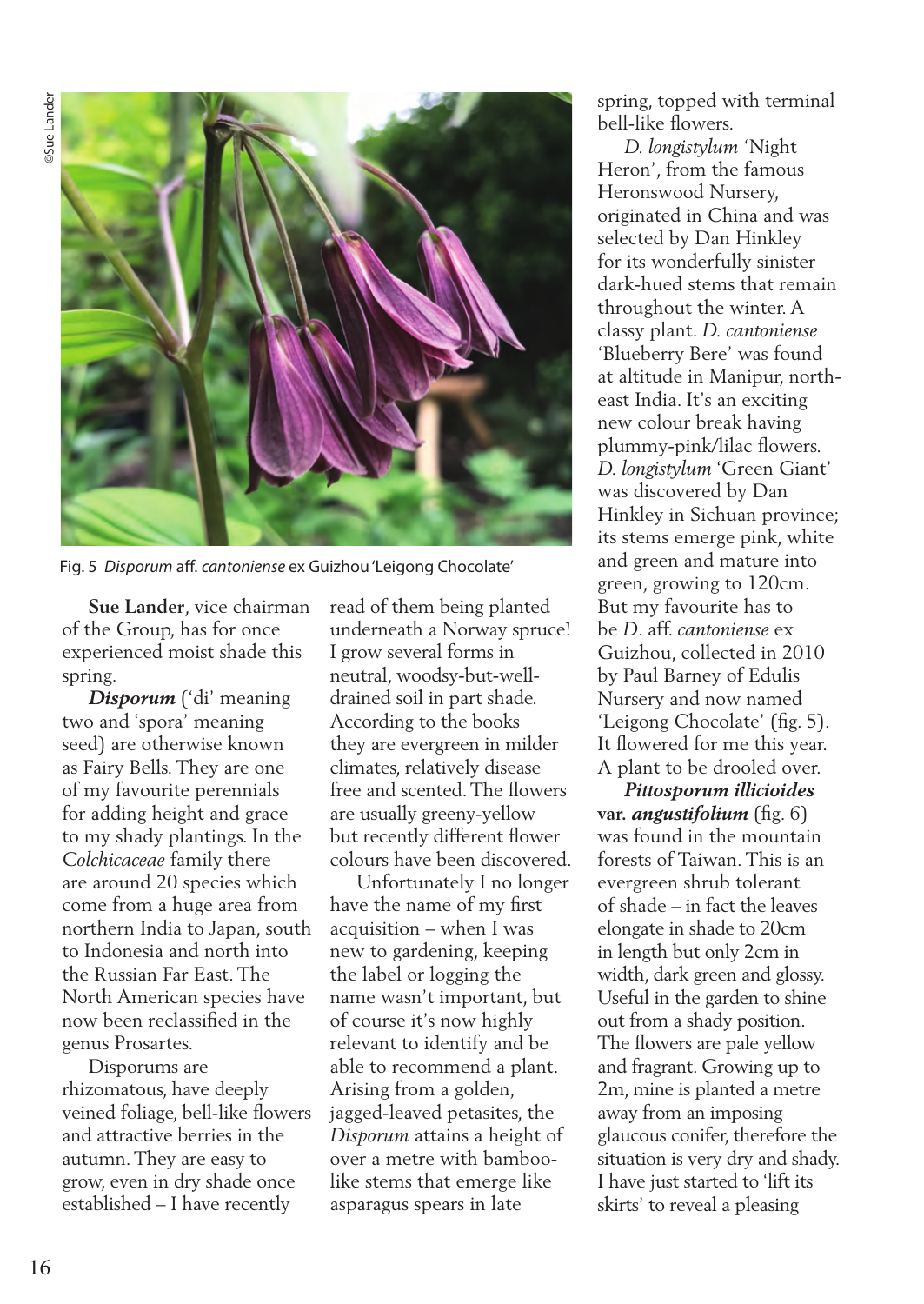underplanting of epimediums, wood anemones, winter aconites and snowdrops, and to provide a host for climbers later in the year.

 I first saw it in the garden of Crûg Farm and was fortunate to purchase one, almost 10 years ago, from Sue and Bleddyn Wynn-Jones. Although it enjoyed a much higher rainfall in north Wales, my plant seems to have adapted well to its new situation in Essex, needing no additional watering and coming through every winter unscathed. It is a very tolerant, elegant shrub, useful for dark corners though it will grow in

 **Beccy Middleton** is our newest committee member. In addition to looking after our Facebook page, she works as Systematics and Display Collections Supervisor at St Andrews Botanic Garden.

 *Ourisia* **'Loch Ewe'**  (fig. 7) is a hybrid between *O. macrophylla* (native to New Zealand) and *O. coccinea* (a native of



Fig. 6 *Pittosporum illicioides* var. *angustifolium* 

sun. Many evergreen shrubs drop their old leaves in spring, which can be unsightly in a small tidy garden, but

this very narrow foliage is hardly noticeable when shed. Altogether a lovely shrub for shade.

Chile). It produces a slowly spreading, neat mat of evergreen leaves, with clearpink flowers which reach 50cm in Fife. It needs cool, damp soil in shade or partshade, and associates well with primulas and smaller ferns.

 Climbing *Dactylicapnos*  (syn. *Dicentra*) *macrocapnos*  (fig. 8) is a delicate herbaceous plant, with ferny

foliage and pendant yellow flowers from late spring. It needs some kind of support, and is great growing through shrubs: it never becomes so dense as to swamp its host but adds extra interest when the shrub has finished flowering. We have it growing in full shade. It prefers good, leafy loam and doesn't mind slightly alkaline soil.



Fig. 7 *Ourisia* 'Loch Ewe'



Fig. 8 *Dactylicapnos macrocapnos*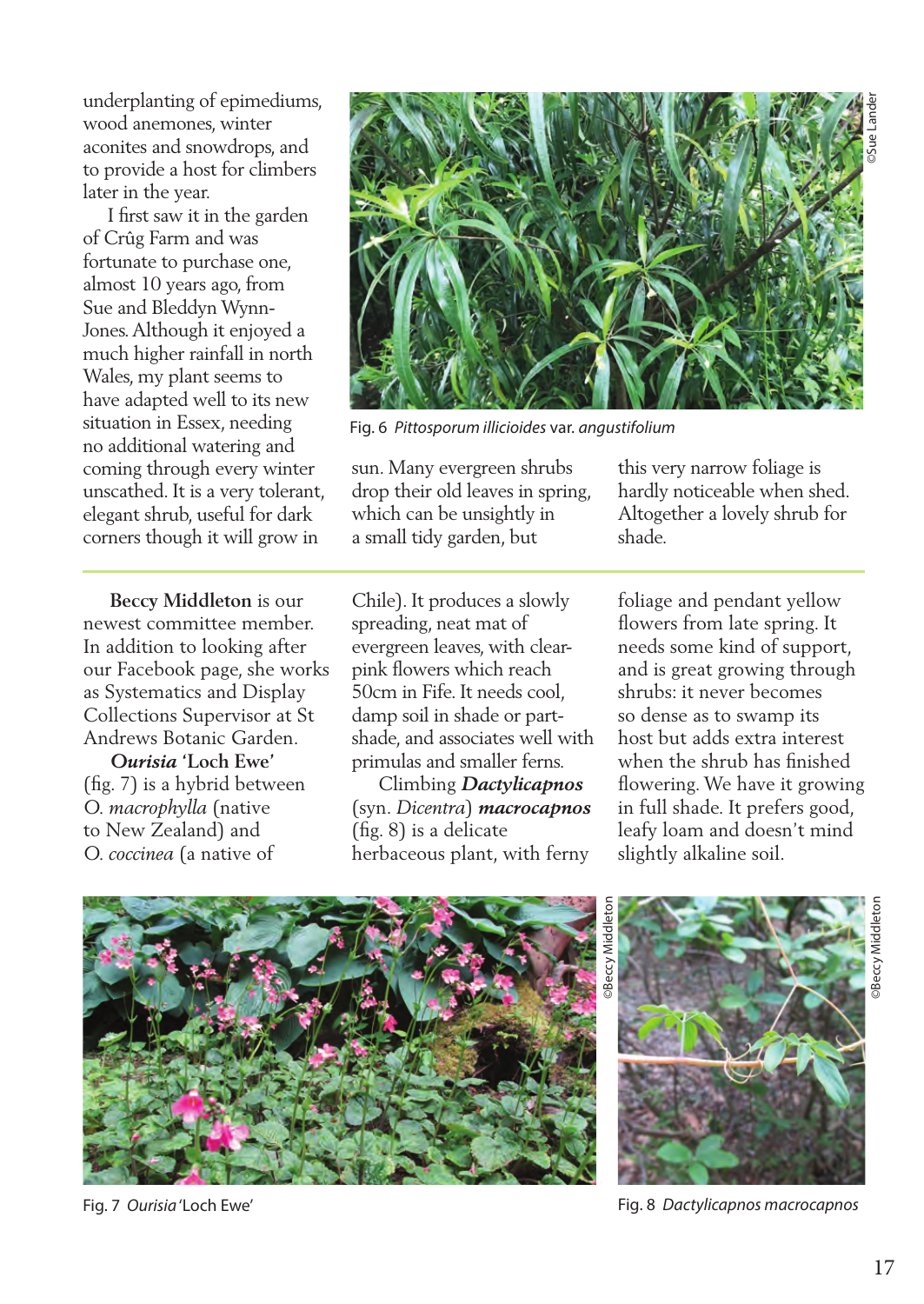**Jan Vaughan** looks after our website pages as well as being chairman of the Society. She has based her choices on the theme of 'a whiter shade of pale'.

 White flowers in a shady spot have an ethereal quality, especially on misty days or in twilight when the light falling on their petals is reflected. White is the perfect foil to a tapestry of green leaves in both the deep shade at the base of a wall and the dappled shade under trees and shrubs.

 There are many whiteflowered hardy geraniums, and many of them are easy to grow even in dry shade. One of my favorites is *Geranium nodosum* **'Silverwood'**  (figs 9 & 10), a more compact plant than *G. nodosum*, with large silver-white flowers held on wiry stems above palmate apple-green leaves.

 A rhizomatous perennial, it forms a slowly spreading clump, 20–30cm in height, with light green foliage that is glossy early in the year. The funnel-shaped blan Vaughan flowers are white with silvery veins, 2.5–3cm in diameter; after the main flush of flowers in early June it continues to bloom sporadically throughout the summer.

 It was first discovered by Joan Taylor, a nursery owner from Hampshire, in a friend's garden in Herefordshire. Mrs Taylor, who holds the National Collection of *Geranium nodosum*, decided to name the plant in memory of her husband and to donate any money raised from sales to the Motor Neurone

Disease Association. The cultivar name was first published in Birchwood Plants' catalogue in 2003.

 *Melittis melissophyllum*  **subsp.** *albida* (figs 11 & 12) also has white flowers. A member of the *Lamiaceae*, this herbaceous perennial is 40cm tall and will form a clump around 40cm wide when mature. Native to Southern Europe, it is tolerant of quite dry

conditions once established.

 The large, pure-white flowers are borne in the leaf axils on upright stems above a mound of bright green leaves. The flowers are a typical mint-like shape with petals that flare open at the end of a short tube into 1 upper and 3 lower lobes. *Melittis* flowers are honeyscented and the leaves, in true mint fashion, are aromatic.





Figs 9 & 10 *Geranium nodosum*  'Silverwood'

©Jan Vaughan Dan Vaughar



Figs 11 *Melittis melissophyllum*  subsp. *albida*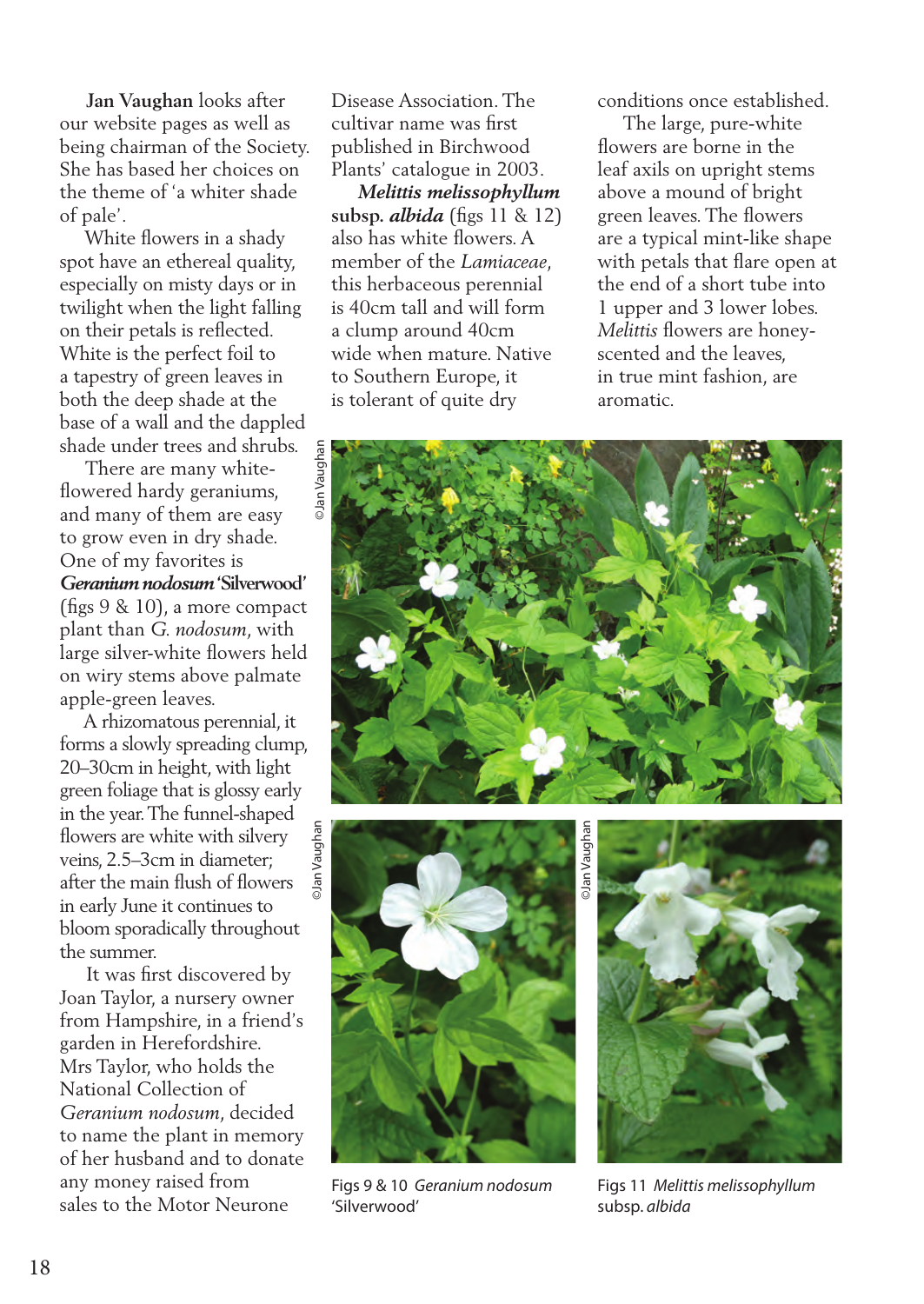

Figs 12 *Melittis melissophyllum* subsp. *albida* 

 **Wilma Keighley**, treasurer and membership secretary.

 I first saw *Rubus spectabilis* **'Olympic Double'**  (fig. 13) during a visit to Eggleston Hall Gardens near Barnard Castle, flowering in a very shady position inside some church ruins in their good demonstration garden. That's for me, I thought, and hot-footed it back to the nursery to find one. They warned me it might sucker a bit. When I got home I looked it up and see that the RHS say it should have full sun. Don't care, it seems to be doing perfectly well, and what else will have little double carmine flowers in full shade.

 **Diana Garner**, secretary since the Group was formed in 2015.

 I took on the post knowing that many people

knew far more than me about woodland plants and HPS committee work, but I thought it would be the perfect way to learn – and it has been! I would recommend anyone who is slightly interested in getting a little more involved with their local or specialist group to give it a  $go - just$ ring or email someone on the committee!

 I live on the Herts-Bucks border in the Chiltern Hills at 185m, and handmade bricks were made on the site in the 1960s – so we are on clay. My unmanicured garden is open by appointment March–July for the NGS.

 I couldn't decide which of the plants in my garden to write about, because I am sure, like many of you, my favourite plant is the one currently flowering, or

©Jan Vaughan **Jan Vaugh** 



Fig. 13 *Rubus spectabilis* 'Olympic Double'

anticipated to flower soon. I was hoping my martagon lilies would make a stunning show, but only one appeared this year – no sign of my new white ones.

 At that time, this June, *Hydrangea macrophylla*  **'Blue Wave'** (figs 1 & 14), also known as *Hydrangea macrophylla* 'Mariesii Perfecta' , was already forming its flowerheads. I planted this deciduous lace-cap in 2008 amongst some young acers, and top all the bed up with leaf mulch every winter. In this position it has small fertile violet-blue flowers in the centre and the sterile flowers around the margin are almost white. Fig. 1 photograph was taken in early July and the flowerheads hold their colour for many weeks. I gave it a can of water every few days as we had no rain for weeks.